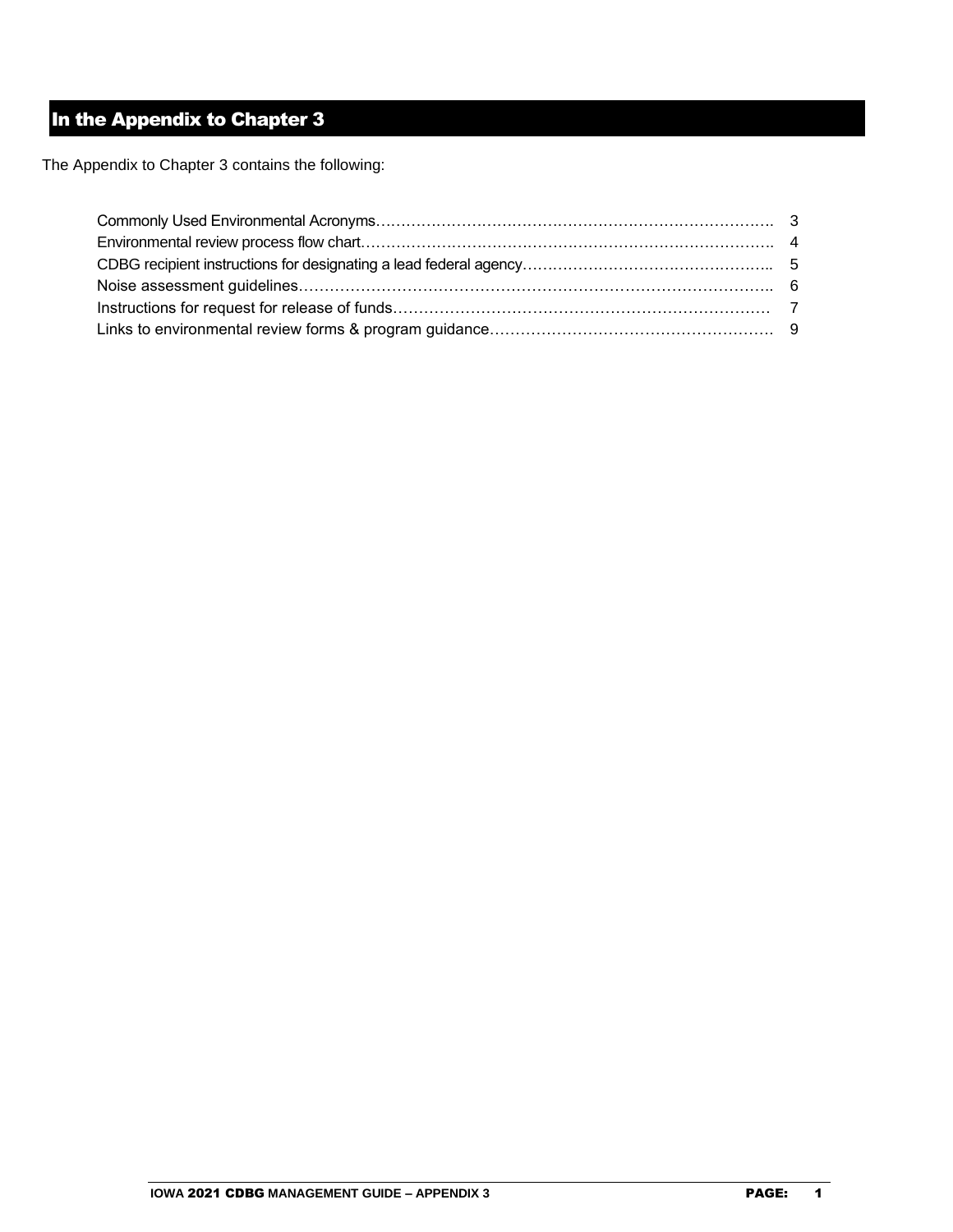# COMMONLY USED ENVIRONMENTAL ACRONYMS

**ACHP –** Advisory Council on Historic Preservation **ACM –** Asbestos Containing Material **ADT –** Average Daily Traffic **AICUZ –** Air Installation Compatible Use Zone **APCP –** Air Protection Control Program **APE –** Area of Potential Effect **APZ –** Accident Potential Zones **ASD –** Acceptable Separation Distance **AST –** Aboveground Storage Tanks **ASTDR –** Agency for Toxic Substances and Disease Registry **ASTM –** American Society for Testing and Materials **BMP –** Best Management Practices **CAA –** Clean Air Act **CAFO –** Confined Animal Feeding Operation **CDBG –** Community Development Block Grant **CDC –** Center for Disease Control **CENST –** Categorically Excluded Not Subject To **CEST –** Categorically Excluded Subject To **CERCLA –** Comprehensive Environmental Response, Compensation and Liability Act **CFR –** Code of Federal Regulations **CEQ –** Council on Environmental Quality **CLG –** Certified Local Government **COG –** Council of Government **CWA –** Clean Water Act **DNL –** Day Night (average sound) Level **DNR –**Department of Natural Resources **DOE –** United States Department of Energy **EA –** Environmental Assessment **EIS –** Environmental Impact Statement **EJ –** Environmental Justice **EO –** Executive Order **ERR –** Environmental Review Record **EPA –** United States Environmental Protection Agency **ESA –** Endangered Species Act **FAA –** Federal Aviation Administration **FEMA –** Federal Emergency Management Agency **FHBM -** Flood Hazard Boundary Map **FHWA –** Federal Highways Administration **FIRM –** Flood Insurance Rate Map **FONSI –** Finding of No Significant Impact **FOSI –** Finding of Significant Impact **FPPA –** Farmland Protection Policy Act **FR –** Federal Register **HAP –** Hazardous Air Pollutant **HUD –** United States Department of Housing and Urban Development **IEDA –** Iowa Economic Development Authority **LBP –** Lead Based Paint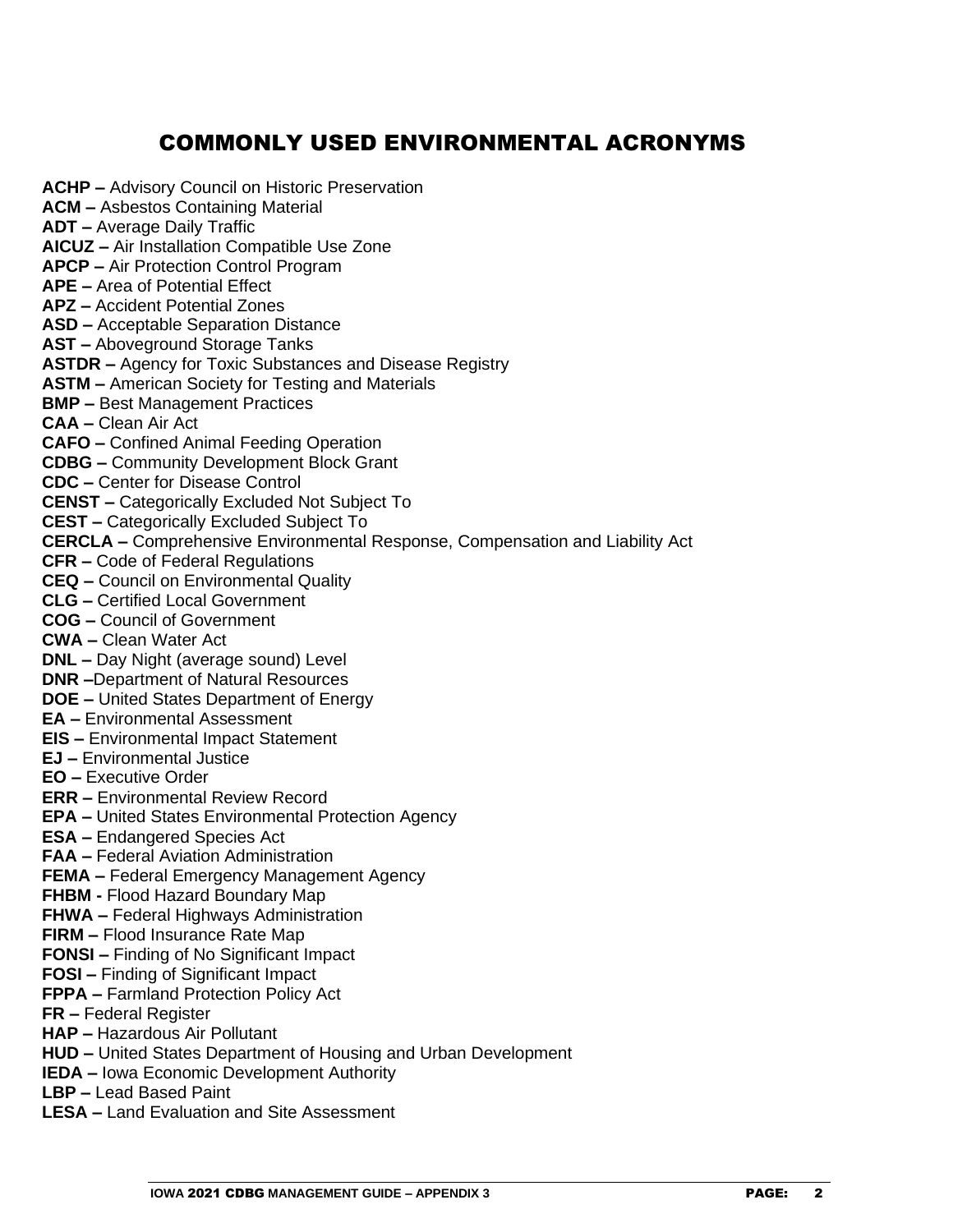**MOA –** Memorandum of Agreement **DOT –** Department of Transportation **MOU –** Memorandum of Understanding **NAAQS –** National Ambient Air Quality Standards **NAL –** Noise Assessment Location **NBC –** National Building Code **NEPA –** National Environmental Policy Act **NESHAP –** National Emission Standards for Hazardous Air Pollutants **NFIP –** National Flood Insurance Program **NFPA –** National Fire Protection Association **NHPA –** National Historic Preservation Act **NIOSH –** National Institute for Occupational Safety and Health **NOAA –** National Oceanic Atmospheric Administration **NOI/RROF –** Notice of Intent to Request Release of Funds **NPDES –** National Pollutant Discharge Elimination System **NPL –** National Priority List **NPS –** National Park Service **NRCS –** National Resources Conservation Service, USDA **NRI –** National Rivers Inventory **NWI –** National Wetlands Inventory **OSHA –** Occupational Safety and Health Act **ORV –** Outstandingly Remarkable Values **PA –** Programmatic Agreement **PAR –** Preliminary Architectural Report **PER –** Preliminary Engineering Report **PZ –** Protection Zones **RAP –** Remedial Action Plan **RCRA –** Resource Conservation and Recovery Act **RCZ –** Runway Clear Zones (also known as Runway Protection Zones) **RE –** Responsible Entity (CDBG applicant or grantee) **REC –** Recognized Environmental Condition **RPC –** Regional Planning Commission **RPZ –** Runway Protection Zones (also known as Runway Clear Zones) **RROF/C –** Request for Release of Funds and Certification **SBC –** Standard Building Code **SDWA –** Safe Drinking Water Act **SFHA –** Special Flood Hazard Area **SHPO –** State Historic Preservation Office **SIP –** State Implementation Plan **SWD –** Storm Water Discharge **SWPPP –** Storm Water Pollution Prevention Plan **THPO -** Tribal Historic Preservation Officer **TMDL –** Total Maximum Daily Loads **TRI –** Toxic Release Inventory **UBC –** Uniform Building Code **UST –** Underground Storage Tank **USACE –** United States Army Corps of Engineers **USDA –** United States Department of Agriculture **USDA RD –** Rural Development - United States Department of Agriculture **USFWS –** United States Fish and Wildlife Service **USGS –** United States Geological Survey **WSR –** Wild and Scenic River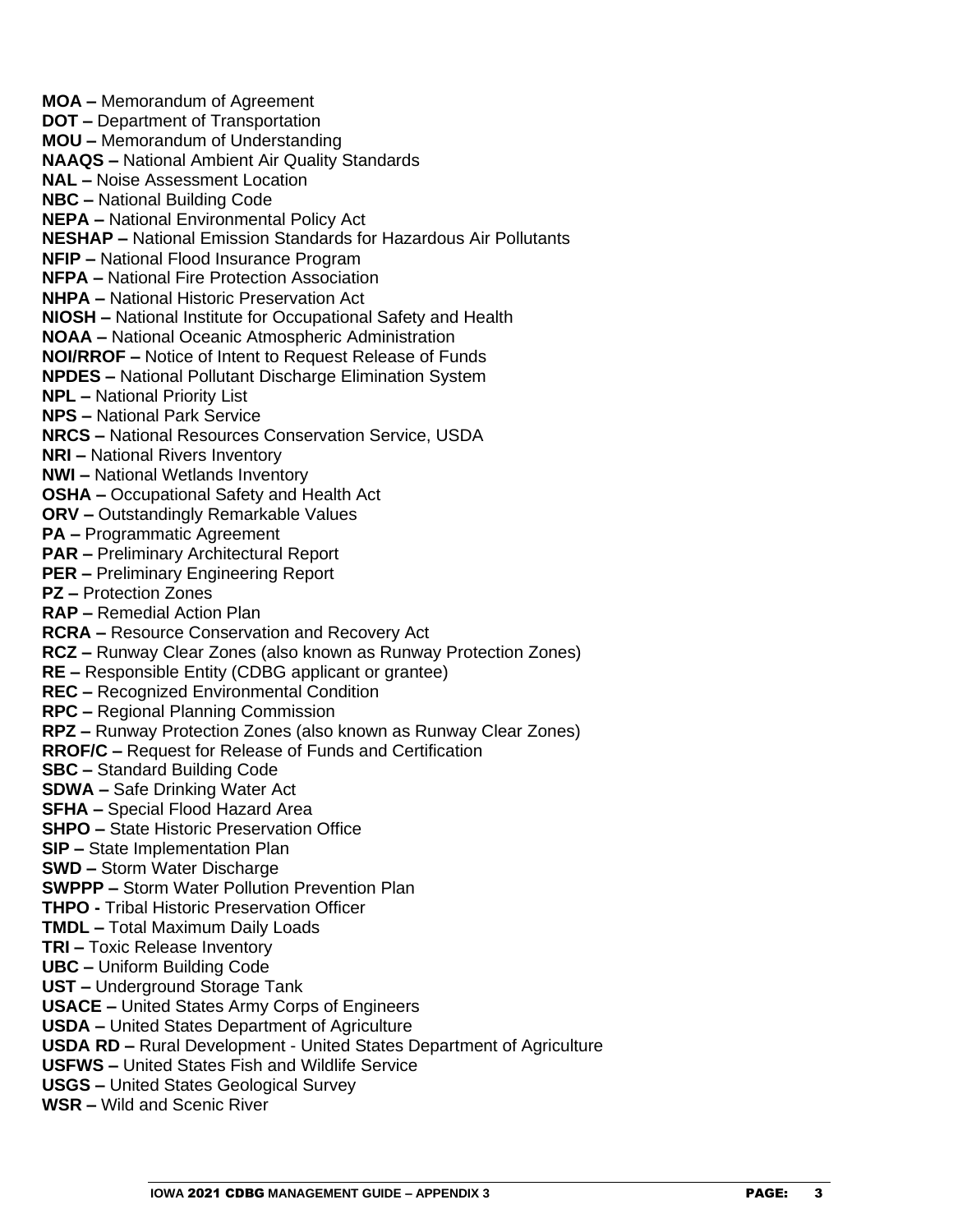# Environmental Review Process – Typical Flow (24 CFR Part 58)

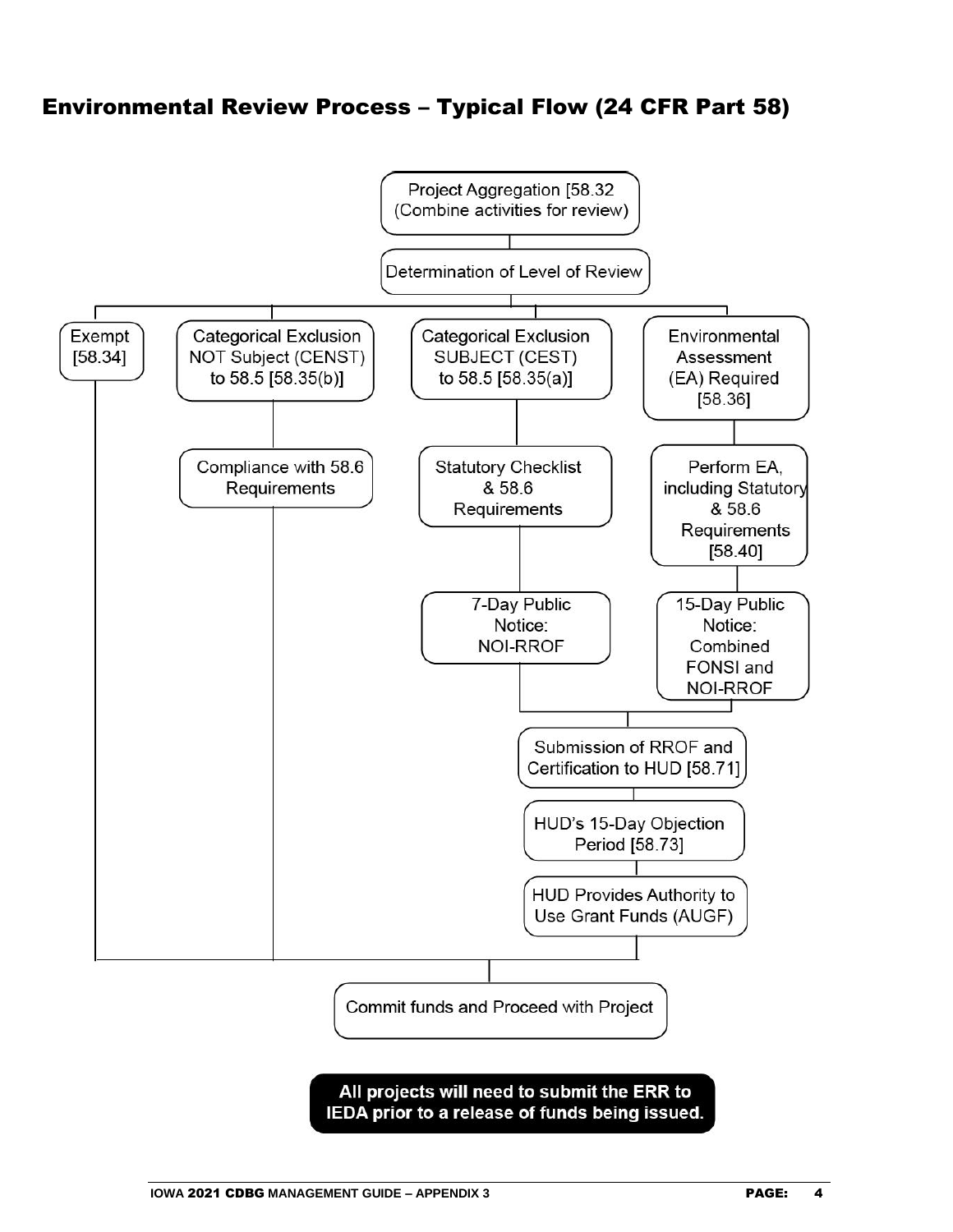## CDBG Recipient Guide to Lead Federal Agency Designation to complete a portion of the environmental review

This guide is to be used for larger scale projects that require preparation of an Environmental Assessment and where the CDBG project is jointly funded with another agency using federal assistance such as DNR SRF or USDA-RD. If the project is jointly funded, the CDBG recipient may either be the Lead Federal Agency or designate a Lead Federal Agency for the project. This will allow one agency to complete the **environmental review and/or historical** review for the project. As the CDBG recipient, you are not required to work with the other agency, but it is strongly encouraged in order to reduce duplication of effort. There are several choices to make when selecting who will be the Lead Federal Agency and for determining what portion of the review the Lead Federal Agency will be responsible for completing. **Note** that the CDBG Recipient remains responsible for ensuring the project fully complies with 24 CFR Part 58 even where another agency has prepared the environmental assessment.

If the CDBG recipient would like to enter into a Lead Agency Agreement, first determine the co-funding agency and then use the following list to contact them:

- *Iowa DNR's State Revolving Loan Fund – Contact: Jean Mayne, (515) 725-0487. DNR will most likely be lead for section 106 as they complete the process prior to CDBG project funding. DNR prefers to establish the lead agency relationship via an email.*
- *USDA –RD – Contact the Environmental Representative at each district field office. Visit <https://www.rd.usda.gov/contact-us/state-offices/ia>to determine the district office.*

## Complete the following steps if you or the participating funding agency will be the Lead Federal Agency: **1. 36 CFR part 800, Section 106 review:**

The USDA-RD, the DNR or the CDBG recipient may be the lead federal agency and conduct the "Section 106" historical review under the requirements of 36 CFR part 800, including tribal consultation.

### **2. Environmental Assessment** excluding 36 CFR part 800, Section 106 review:

The USDA-RD or the CDBG recipient may be the lead federal agency to conduct the Environmental Assessment excluding 36 CFR part 800, Section 106 review. Whoever takes on this responsibility must conduct the environmental assessment in accordance with 24 CFR Part 58 and 51. Fill out the appropriate form to designate a lead federal agency for completing the Environmental Review.

**3. Make a Finding of No Significant Impact (FONSI)** after the environmental assessment has been completed. For your convenience, please complete Section IV the conclusion section of the *Environmental Assessment Worksheet* located in this Appendix. Make sure the page is signed by the CDBG recipient Chief Elected Official

**4. Publish the** *combined notice to the public of Finding of No Significant Impact on the Environment (FONSI) and Notice of Intent to Request Release of Funds* **(FONSI/NOI-RROF notice)** found in this appendix. You must comply with local and state comment periods. You must have all environmental paperwork in the project file before you publish the CDBG notice. Remember, even if the designated lead agency published a FONSI notice you must still publish one, too.

The Notice must also be sent to individuals, groups, and agencies known to be interested in the project. A list of agencies can be found in this appendix.

**5. Submit the** *Request for Release of Funds and Certification* found in this appendix.After the local comment period has ended, submit this form to IEDA with a copy of the public notice. Once received, the state comment period will begin. After 15 days IEDA can release funds.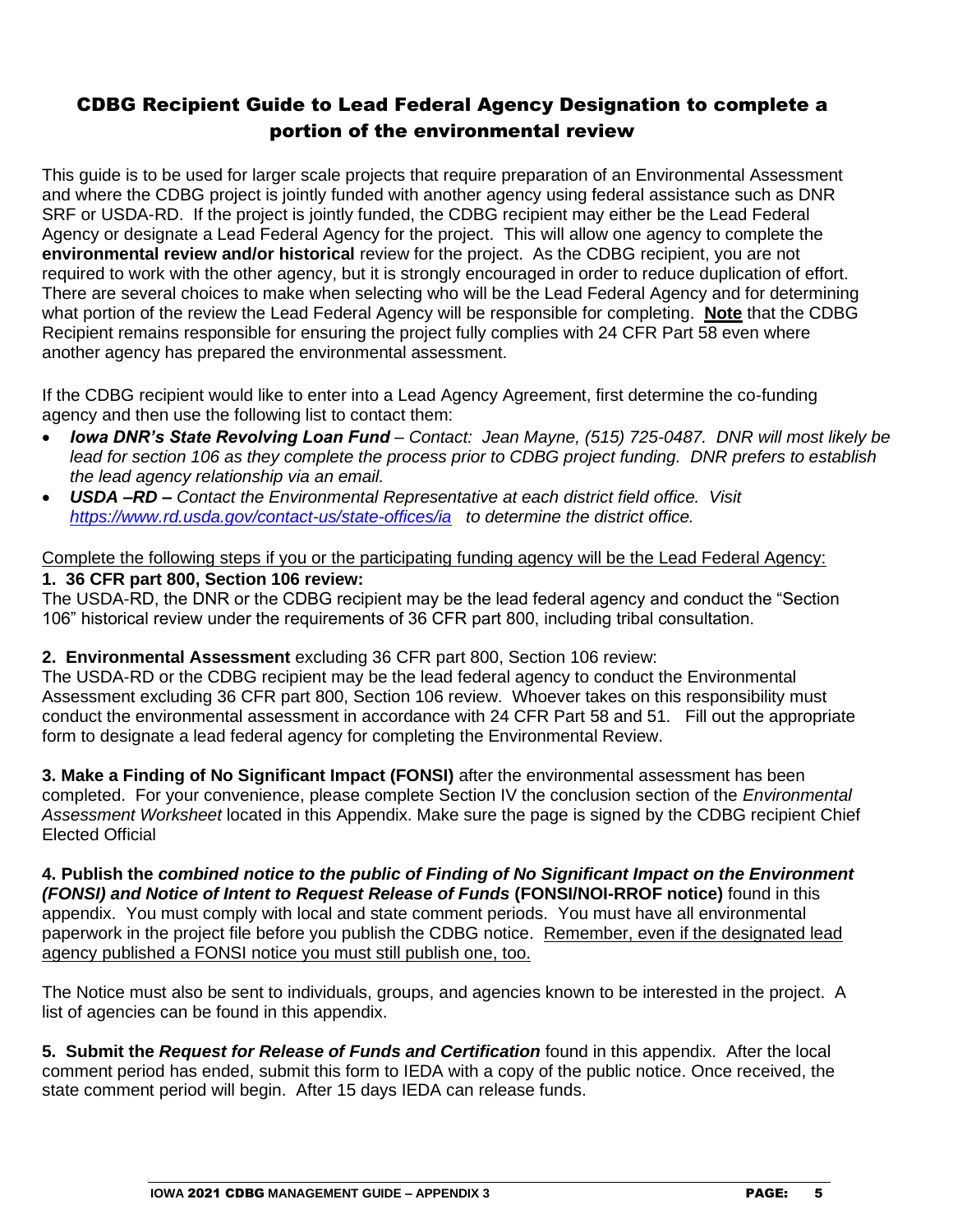# ADDITIONAL INFORMATION FOR EA AND CEST PROJECTS - SHEET C

## **Noise Assessment Guidelines**

### **Noise: The Quiet Communities Act (24 CFR Part 51, Subpart B):**

The Act establishes specific noise control requirements for CDBG-funded projects. Grant Recipients must take into consideration the noise criteria and standards in the environmental review process and consider ameliorative actions when noise sensitive land development is proposed in noise exposed areas.

The prime concern of a CDBG environmental impact assessment for noise should be the effect of existing and projected noise levels on the proposed activities and facilities.

**If your project is not noise sensitive (e.g., water & sewer projects) then you can skip this assessment and note in the environmental review that the nature of the project, as described, is not noise sensitive.**

**An assessment will be needed if housing and other noise sensitive uses are proposed:**

- **1. Document the following on a map (either your project meets this criteria or not):**
	- Existing or proposed commercial or military airports within 15 miles of the site.
	- Roadways within 1,000 feet of the site with such characteristics (e.g., high traffic levels, high speed, heavy truck/bus usage, slope gradients, etc.) that would indicate high ambient vehicular noise levels.
	- Railroads within 3,000 feet of the site.
	- Other significant noise sources (e.g., industrial/manufacturing facilities, power generating stations, firing ranges) in proximity to the site.
- **2. If you project is within the distance criteria above, you must perform a noise calculation. It can be found here:** <https://www.hudexchange.info/environmental-review/dnl-calculator/>**.** 
	- a. Airports: contact Airport for noise contour maps
	- b. Road data: <https://iowadot.gov/maps/digital-maps/traffic-maps/county>
	- c. Railroads:<http://safetydata.fra.dot.gov/OfficeofSafety/publicsite/crossing/xingqryloc.aspx> i. Some defaults:
		- 1. Diesel Engines: # of diesel = 2, # of rail cars = 50, Average Speed = 30, nighttime of ATO = .15 or 15%
		- 2. Electric Engines: # of electric = 1, # of rail cars = 8, Average Speed = 30, nighttime of ATO = .15 or 15%

#### **3. If your decibel level is above 65 dB – 75 dB:**

- a. For new construction you MUST mitigate
- b. For Rehab you are strongly encouraged to mitigate

However, if above 75 dB you MUST contact IEDA for additional instructions.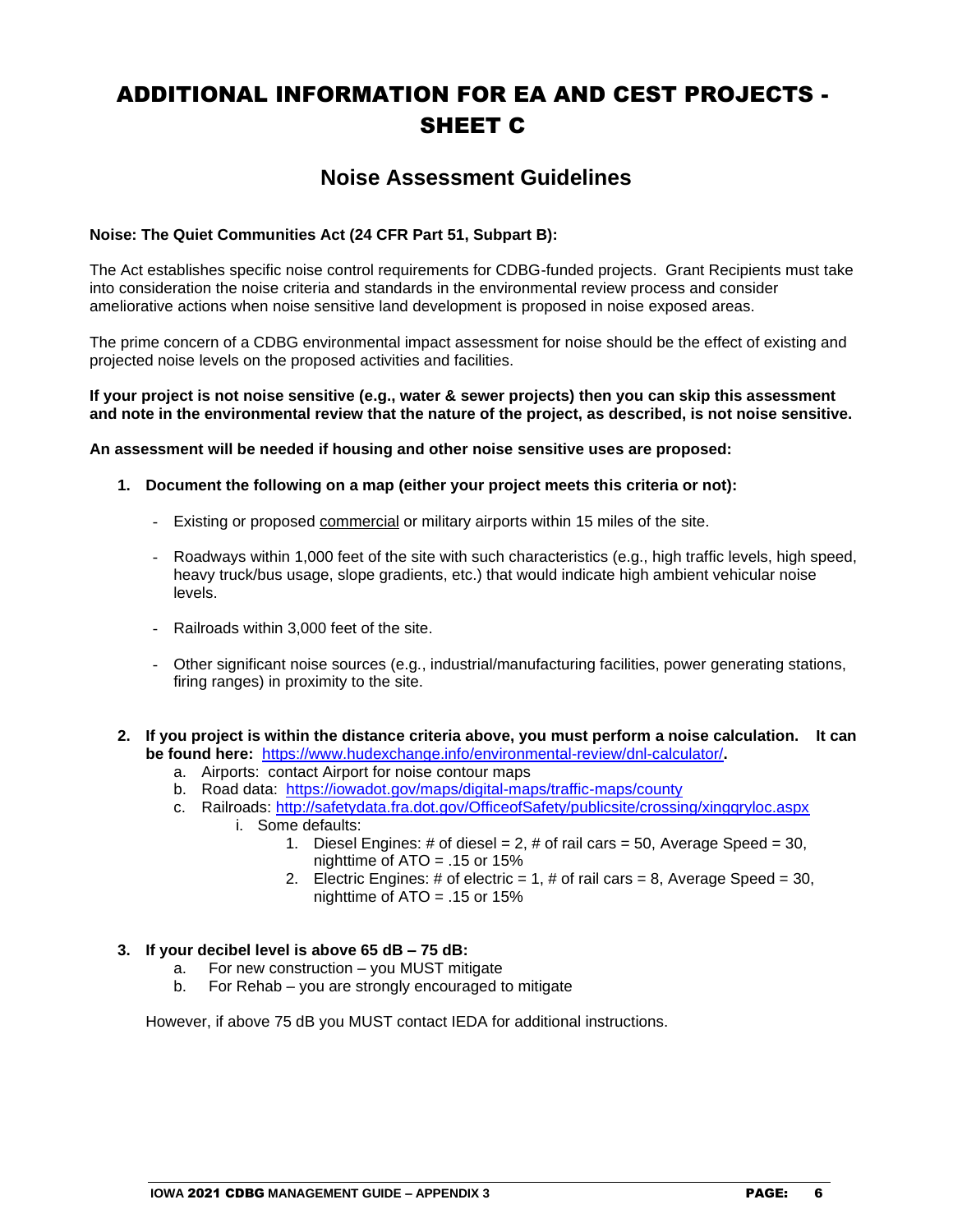# IEDA CDBG Request for Release of Funds and Certification Instructions

\* After you have completed your appropriate level of review, published proper notices, and publication you can request release of funds from IEDA. Visit the IEDA website for all necessary forms.

### **Part 1. Program Description and Request for Release of Funds**

- 1) **Program Title(s)** There are seven options for the programs related to Iowa's CDBG yearly allocation. Use State of Iowa CDBG – *(insert program title)* – pick from the following:
	- a. Community Facilities
	- b. Water / Sewer
	- c. Housing
	- d. Opportunities and Threats
	- e. Downtown Revitalization
	- f. Economic Development Set-Aside (EDSA)
- 2) **HUD/State Identification Number** This number is related to the year your project was funded. It follows a pattern: B-20-19-0001 for 2020 grants, B-21-19-0001 for 2021 grants.
- 3) **Recipient Identification Number** This is your project's contract number with IEDA.
- 4) **OMB Catalog Number(s)** Please use **14.228**
- 5) **Name and address of responsible entity** Enter: Recipient's name (City or County) Recipient's Address Recipient's City, IA Zip Code
- 6) **For Information about this request, contact (name & phone number)** Enter the Project Administrator's name and phone number (person responsible for preparing the ER).
- 7) **Name and address of recipient (if different than responsible entity)** *Leave Blank*
- 8) **HUD or State Agency and office unit to receive request** Enter: Iowa Economic Development Authority 1963 Bell Avenue, Suite 200 Des Moines, IA 50315
- 9) **Program Activity(ies)/Project Name(s)** Enter the project's name.
- 10) **Location (Street address, city, county, State)** If the project has an exact location provide the correct information. If the project is city-wide or does not have a dedicated address provide a description of the location (i.e. The Northwest Quadrant of East 4<sup>th</sup> Street and Grand Avenue, *along with city, county, State.*
- 11) **Program Activity/Project Description** Enter a clear, complete and concise description of the activity/project to which this form pertains. Include all project activities, including non-HUD funded actions. Provide the performance targets, budget amounts and people served from the Attachment A of your contract with IEDA.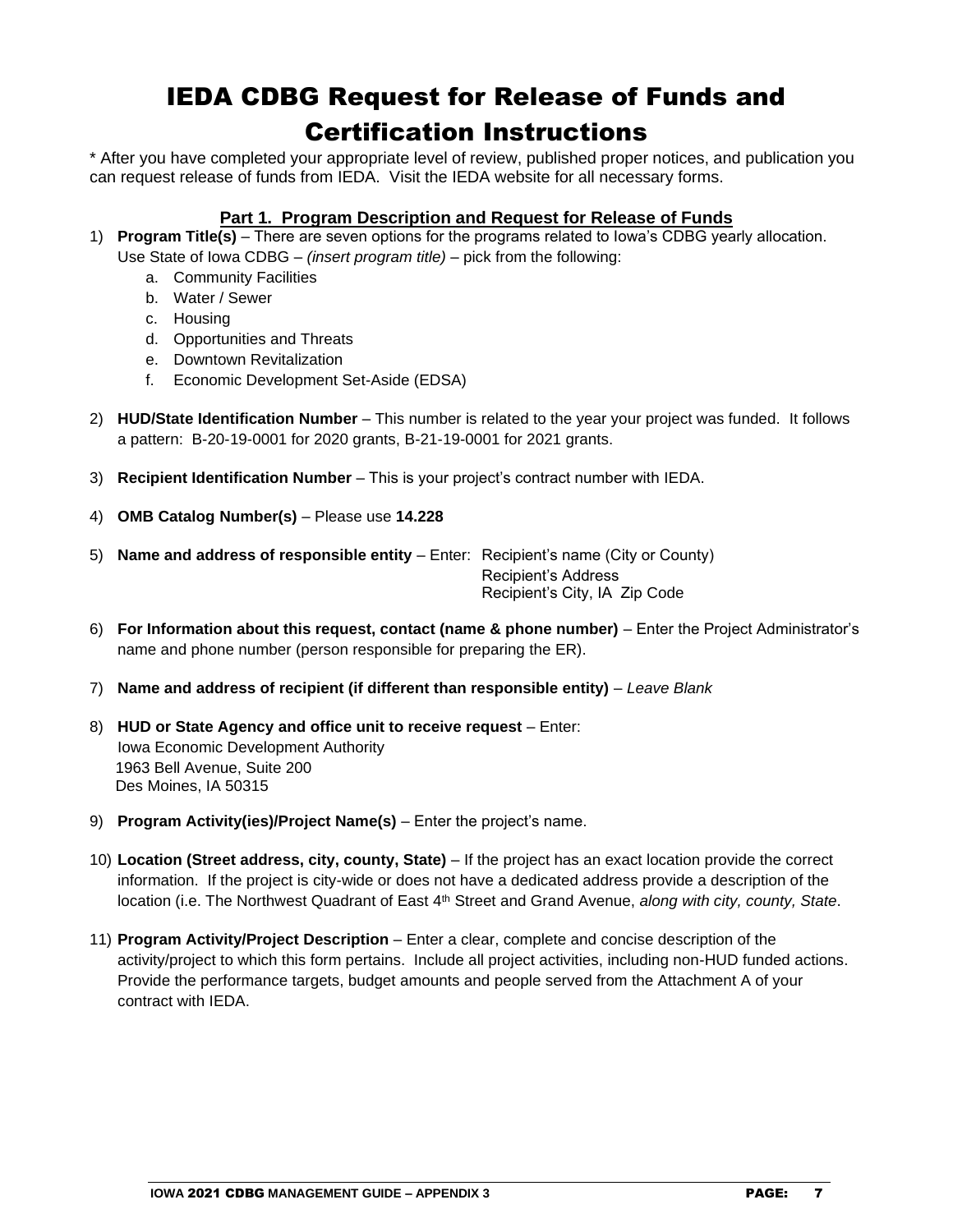### **Part 2. Environmental Certification**

Part 2 is a very important step for the Responsible Entity/Recipient. Please have the CEO of the Recipient review clauses 1-8.

- **3)** Select that the ER did not require an EIS (select the second box or the box to the right), if in fact an EIS is not required.
- **Signature of Certifying Officer of the Responsible Entity:**

After the end of the required public comment period, the Certifying Officer signs his/her name, title, and the date. The Certifying Official is the chief elected official of the government (local, tribal, or state). The chief elected official or legislative body of the responsible entity may authorize the Certifying Officer's legal responsibility to reside with another official of the RE if the other official is acceptable. For purposes of being authorized to carry out this responsibility, HUD requires that the substituted official provide evidence, in the form of a formal delegation by the chief elected official or resolution by the legislative body of the RE, that the substituted official has the authority to consent on behalf of the chief elected official to federal court jurisdiction and to bind the RE to satisfy any judgment entered in federal court relating to the RE's performance of environmental responsibilities under 24 CFR Part 58 and as set forth in Items 1 through 8 in Part 2 of the RROF.

- **Signature of Certifying Officer of the Responsible Entity** Either Mayor or County Chairperson's **Signature**
- **Title of Certifying Officer**
- **Date Signed**
- **Address of Certifying Officer** Enter the Recipient's Address

### **Part 3. To be completed when the Recipient is not the Responsible Entity**

### **DO NOT FILL OUT – NOT APPLICABLE**

### **Here are some key tips that will help you avoid submission errors that could delay the release of funds (aka, environmental approval):**

- Only use this current official OMB-approved form, HUD-7015.15, and follow the *attached instructions for its completion.*
- *The form should be printed and certified (signed) using one sheet of paper; that is, duplex-copied, having the first and second page on a single sheet.*
- *Pay particular attention to describing the location of the project (Box 10) and provide a complete yet concise project description (Box 11). Include in the description all non-HUD funded activities that comprise the project.*
- *Do not use attachments for the project location or description. Rather, describe the project in the space provided on the form. If the project location will not fit in Box 10, include the location in project description (Box 11).*
- *Ensure that the Certifying Official does not sign the RROF until after the expiration of the public comment period and after any comments, as appropriate, have been addressed.*